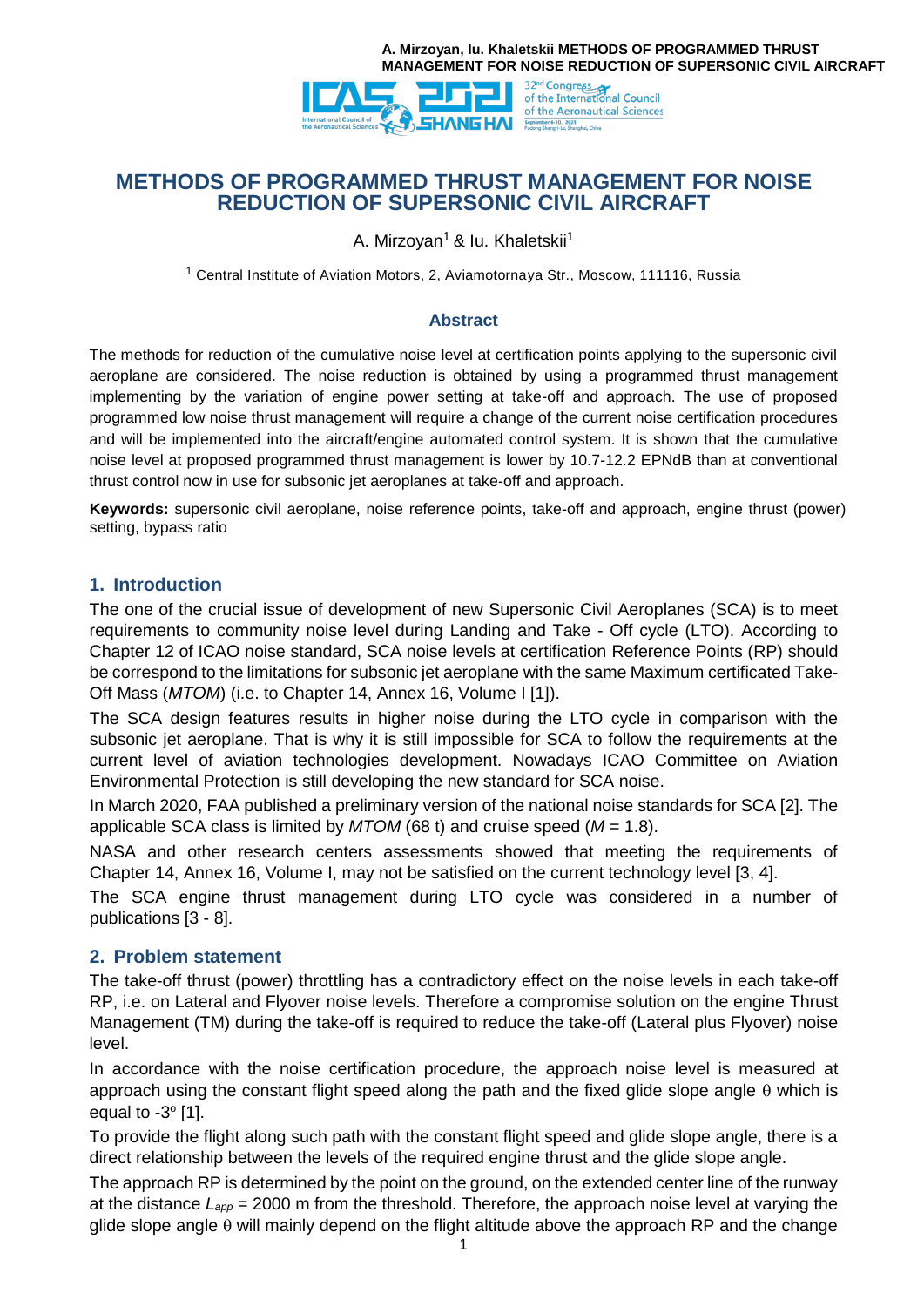of the engine parameters associated with a change in the required engine thrust.

Therefore, the variation of the approach power setting leading to a change of the glide angle is considered as a measure of the reduction of the approach noise level.

In the activities the methods of programmed reduction of cumulative noise using so-called Programmed Lapse Rate (PLR) during the take-off as well as the approach are studied. The methods provide the reduction of the cumulative community noise taking into account the fan and exhaust jet noise.

The intention to follow the stringent noise requirements push researchers to consider the propulsion systems based on the turbofan with higher ByPass Ratio (*BPR*).

At the same time, there is a cardinal redistribution of the contributions between engine noise sources as increasing *BPR*. The dominance of the jet noise for the turbofan with lower *BPR* ( $\sim$  0.5...1.5) is replaced with an approximate equality of the fan and jet contributions for the turbofan with mediate *BPR* ( $\sim$  2.5…3.5) and then with predominant fan noise for the turbofan with higher *BPR* ( $\sim$  4.0…5.0).

The comparison of the effective perceived noise levels in case of use of the reference and the proposed programmed reduced cumulative noise thrust management using PLR (from here on programmed TM) is carried out as applied to a notional twin-engine Supersonic Business Jet (SBJ). with range *L* = 7400 km, seating capacity *n* = 8 pax and balanced field length *BFL* = 2000 m.

The considered SBJ propulsion system is based on the turbofan with *BPR* = 2.5 ... 5.0. The values of the range *L*, the seating capacity n and the balanced field length *BFL* are kept constant under the *BPR* variation. The take-off thrust loading is defined under provision of the specified balanced field length value.

The turbofan with *BPR* up to 5.0 is considered to maximize the SBJ noise reduction. At the same time, it is obvious that it is necessary to find a compromise solution, accounting the contradictory factors like nacelle size/drag, which is increased with increasing *BPR*.

### **3. SBJ mission performance assessment for fixed flight range and using turbofan with different BPR**

The calculation of mission performance is performed for the SBJ with fixed flight range taking into account the flight segments like take-off, initial climb, climb, supersonic cruise, descent, approach, landing, and NBAA alternate. The engine size (and the corresponding SLS thrust and the take-off thrust loading) is defined from the balanced take-off condition and the given balanced field length *BFL* = 2000 m. At the definition of balanced field length, the minimal one engine inoperative climb gradient at the altitude of 10.7 m is considered as the constraint [5].

Keeping the specified values of the flight range L, the seating capacity n and the balanced field length *BFL* with an increase of *BPR* leads to an increase of the maximum certificated take-off mass *MTOM*. It is primarily happened due to an increase of the required engine take-off thrust  $FN_{to}$  and propulsion system mass *Wps.*

The Figure 1 shows the changes of *MTOM* (Figure 1 a), relative take-off thrust *FNto\_rel* and propulsion system mass *Wps\_rel* (Figure 1 b) depending on the *BPR*.



Figure 1 - The change of *MTOM* (a), *FNto\_rel* and *Wps\_rel* (b) vs. *BPR*.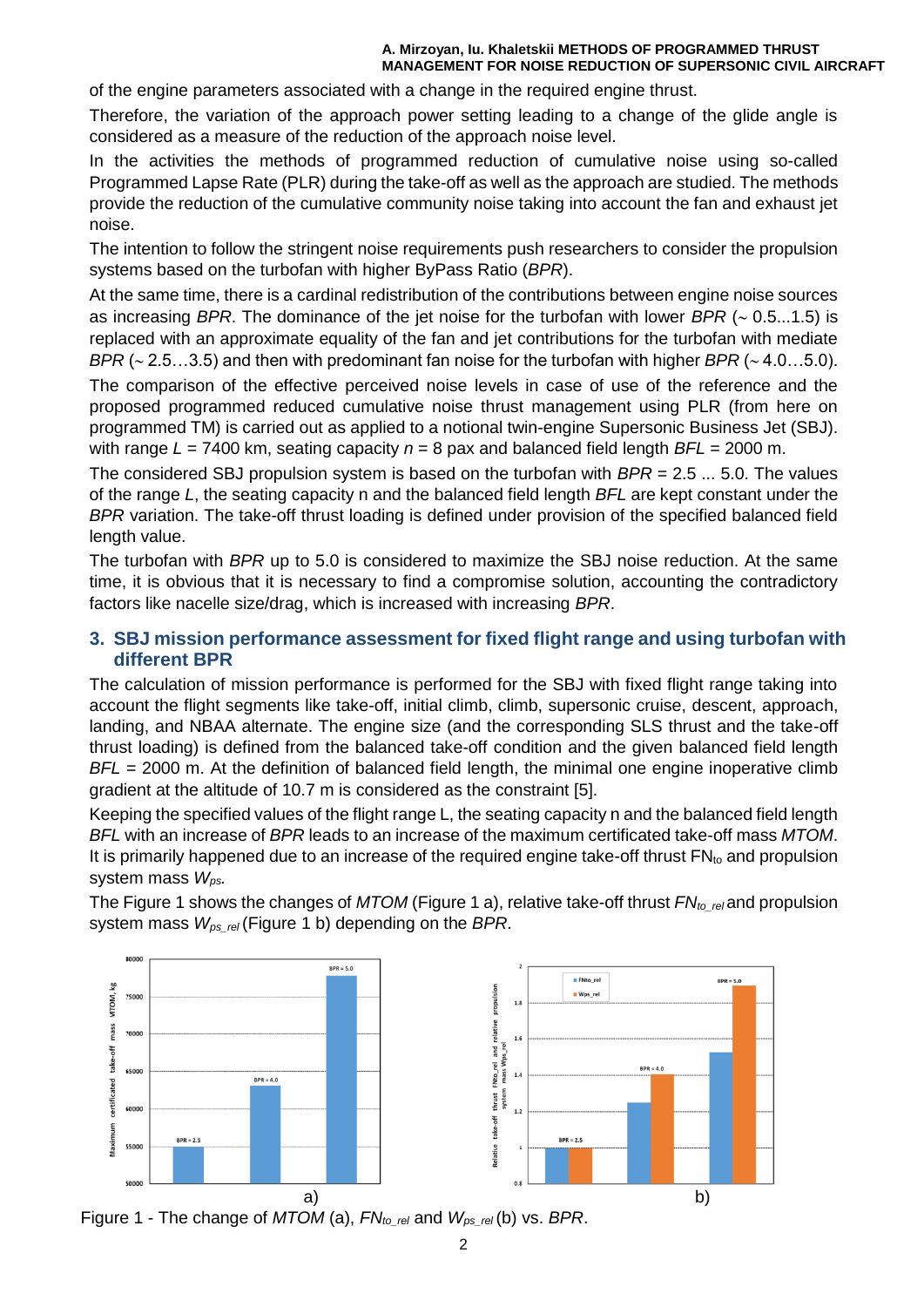The relative values of the take-off thrust  $FN_{to\_rel}$  and the propulsion system mass  $W_{ps\_rel}$  are equal:

$$
FN_{to\_rel} = FN_{to}/FN_{to BPR=2.5}
$$
 (1)

$$
W_{\text{ps\_rel}} = W_{\text{ps}} / W_{\text{ps BPR} = 2.5},\tag{2}
$$

where *FNto, FNto BPR=2.5 , Wps and Wps BPR=2.5* are the take-off thrust and propulsion system mass for the turbofan with current *BPR* and *BPR* = 2.5 correspondingly.

It can be seen that as *BPR* changes from 2.5 to 5.0 with fixed values of *L, n* and *BFL*, the take-off thrust *FNto* and propulsion system mass *Wps* increase by 57 and 90%, respectively, while the *MTOM* increases from 55 000 to 77 000 kg, i.e. on 40%.

A noticeable increase of the *MTOM* at highest *BPR* may lead to an increase of the direct operating cost, which could be economically unacceptable. Therefore, the cost efficiency of use of turbofan with the higher *BPR* should be evaluated in the future activities more detail.

### **4. The reference and programmed reduced cumulative noise thrust management at take-off and approach**

#### 4.1 Take-off

The reference take-off TM corresponds to the conventional thrust control applied to subsonic jet aeroplanes and includes the take-off and cutback power settings.

The proposed programmed TM using the PLR has 7 flight path segments:

- segment 1 with engine take-off power
- segment 2 with engine thrust throttling to power setting providing reduced lateral noise
- segment 3 with engine power setting providing reduced lateral noise
- segment 4 with restoring engine maximum climb power setting
- segment 5 with engine maximum climb power setting
- segment 6 with engine thrust throttling to power setting providing reduced flyover noise
- segment 7 with engine power setting providing reduced flyover noise.

The Figure 2 shows reference and proposed TM as dependence of take-off thrust throttle ratio *TRto* on the distance from the brake release point applying to SCA with *MTOM* of 55 000 kg and turbofan with *BPR* = 2.5.



Figure 2 - The change of the take-off thrust throttle ratio *TRto* depending on the distance from the brake release point for reference and programmed take-off TM.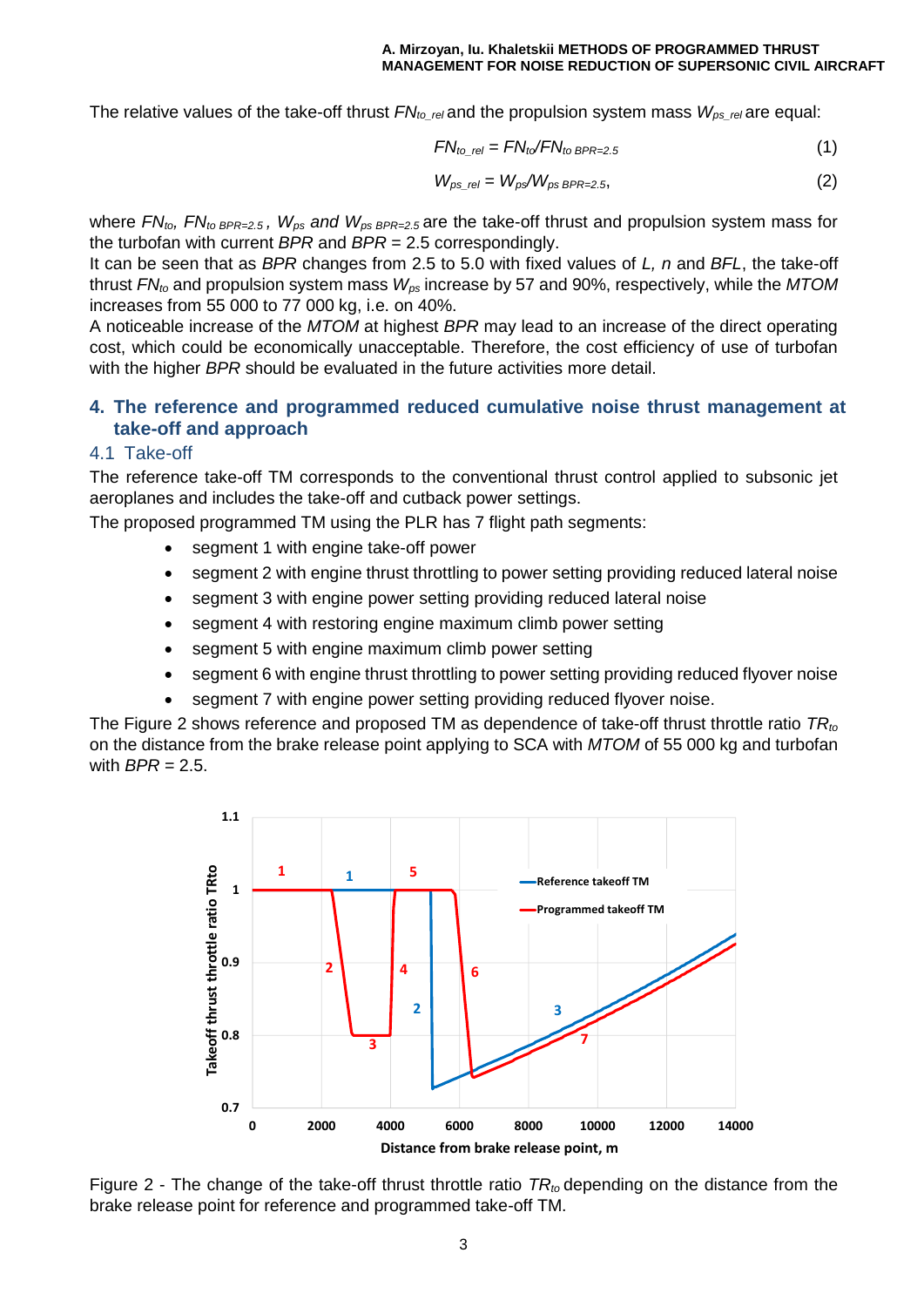The power settings on the segments 3 and 7 correspond to the lower power settings, providing the lateral and flyover noise reduction accounting the airworthiness and noise certification procedure restrictions in term of the minimal climb gradients [6].

The proposed programmed TM was generated based on the optimization of the values of the TM parameters such as locations of the segment 3 and the beginning of the segment 6, the thrust throttle ratio on the segments 3 and 7, the thrust acceleration and throttling rates on the segments 2, 4 and 6 under the minimum take-off noise criteria. The optimal values of take-off throttle ratio *TRto* for the segment 3 and for beginning point of the segment 7 are equal to 0.8 and 0.74 accordingly. The optimal distances for location of the beginning and end points of the segment 3 and the beginning point of the segment 7 are equal to 2300, 4000 and 5800 m respectively, the optimal take-off thrust throttling rates on the segments 2 and 6 are equal to 15 and 2.5% of thrust per a minute respectively. Due to the optimal choice of the programmed TM parameters, it is possible to keep the altitude above the flyover RP and flyover noise.

## 4.2 Approach

The reference approach TM corresponds to the conventional thrust control applied to the subsonic jet aeroplanes at approach providing the approach flight path with the glide slope angle  $\theta$  = -3°. It usually requires to use engine power setting close to the flight idle thrust setting.

Figure 3 shows the values of approach thrust throttle ratio *TRapp* (Figure 3a) and SCA approach paths (Figure 3b) for different glide slope angle  $\theta$  and engine BPR.



Figure 3 – The values of approach thrust throttle ratio *TRapp* (a) and SCA approach flight paths (b) for different glide slope angle  $\theta$  and engine bypass ratio  $BPR$ .

It can be seen from Figure 3a that with an increase in the angle  $\theta$  from -3 to-6°, the approach throttle ratio *TRapp* decreases from 0.2 to 0.11 - 0.12, a change of *BPR* in the range from 2.5 to 5.0 does not affect the change of the engine power setting. Changing the engine power setting and  $\theta$  leads to an increase of the flight altitudes above the approach RP, located at a distance of 2000 m from the runway threshold (Figure 3b). The flight altitudes above the approach RP does not change with a change of *BPR*, at the same time it significantly increases (by about 100 m) with an increase of the angle  $\theta$  from -3 to -6 $\degree$  (Figure 3b).

### **5. Comparison of SCA noise benefit at using reference and programmed TM**

The Figure 4 shows the comparative acoustic efficiency of using the programmed take-off (Figure 4a) and approach (Figure 4b) TM vs. reference TM. Changes of the flyover noise in case of replace of reference with programmed take-off TM does not exceed 1 EPNdB that is associated with the same flight conditions above the flyover RP. The changes of the lateral noise level are equal to 2.6 to 6.1 EPdB depending on *BPR*.

The increase of the noise reduction benefit as increasing *BPR* is connected with increasing the contribution of fan noise to the total engine noise as well as increasing the influence of engine throttling in the fan noise. As a result, the change of the take-off (lateral plus flyover) noise level using programmed take-off TM instead of the reference take-off TM is equal to 2.3...6.0 EPNdB, depending on the *BPR*.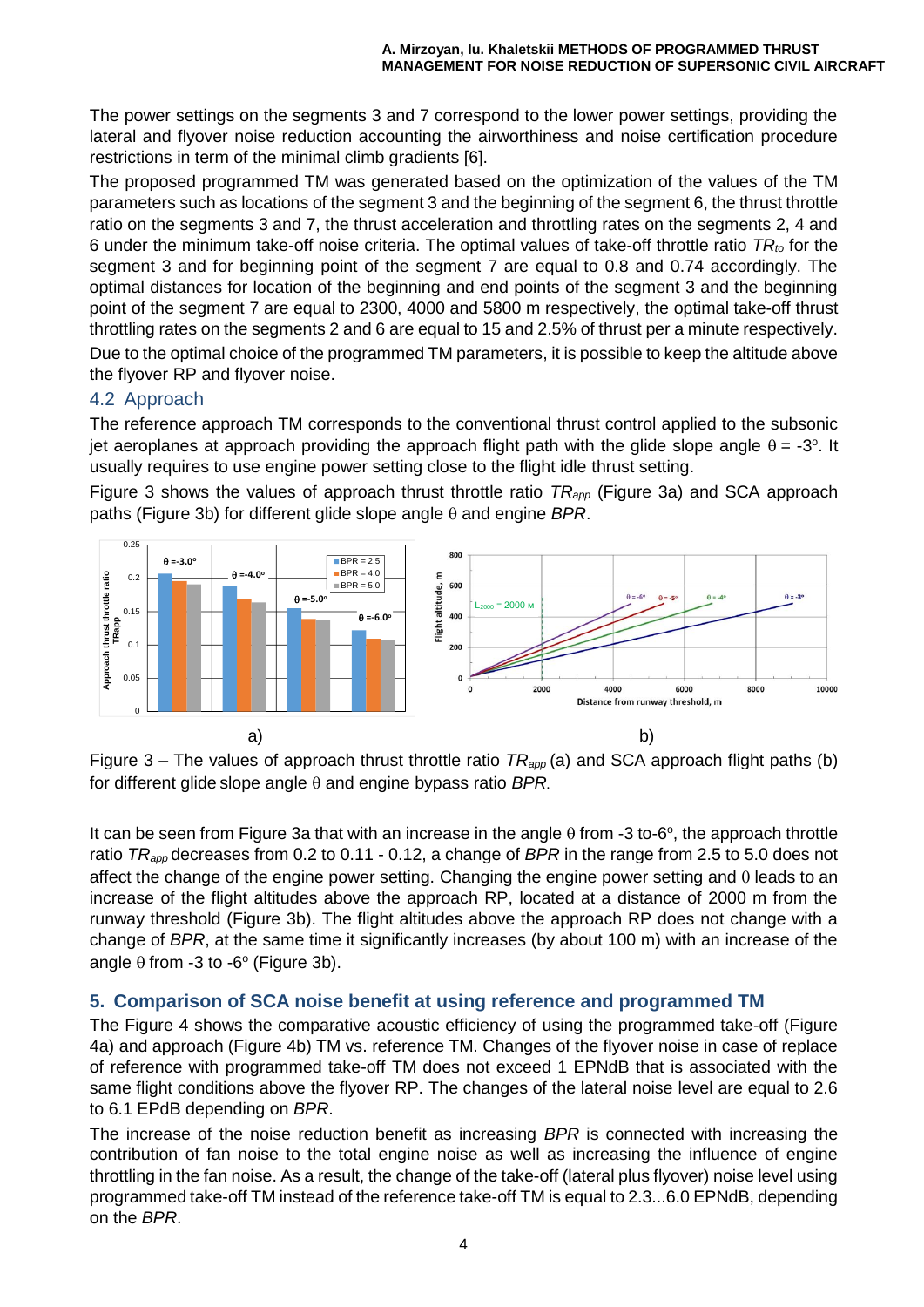#### **A. Mirzoyan, Iu. Khaletskii METHODS OF PROGRAMMED THRUST MANAGEMENT FOR NOISE REDUCTION OF SUPERSONIC CIVIL AIRCRAFT**

The Figure 4 b shows the change of SCA approach noise level deviation from the approach noise in case of using turbofan with  $BPR = 2.5$  and angle  $\theta = -3.0^{\circ}$  depending on *BPR*.



Figure 4 - The benefit in SCA lateral, flyover and take-off (lateral plus flyover) noise levels (a) depending on the engine bypass ratio *BPR* and approach noise level (b) from the use of programmed TM depending on the engine bypass ratio *BPR* and on the glide slope angle  $\theta$ .

The changes of the approach noise level in case of replace of reference with programmed approach TM may reach up to 8 EPNdB depending on glide slope angle  $\theta$ . The assessment shown the potential effectiveness of a programmed approach TM, which reduces the approach noise level due to higher glide slope angle and flight altitudes above the approach RP (Figure 3b).

The use of higher glide slope angle may lead to a more complex approach and landing procedures and requires the mandatory use of an instrumental automatic landing system, which is currently applied to many subsonic aircraft.

### **6. Conclusion**

In connection with the development of a new ICAO international standard for the noise levels of SCA at certification points during the LTO cycle and the USA national standard, it becomes relevant to study new opportunities to reduce the noise for such type of aircraft. The use of programmed thrust management (control) at the LTO cycle is evaluated in the paper as a tool for reducing the SCA noise levels. A comparative assessment of effective perceived noise levels in case of using the reference (conventional for subsonic jet aeroplanes) and programmed thrust management is applied to notional twin-engine supersonic business jet (with seating capacity of 8 pax, a range of 7 400 km, and the balanced field length of 2 000 m).

The following main results are obtained:

- The use of a programmed take-off thrust management during takeoff and initial climb instead of the reference one, reduces the takeoff (lateral and flyover) noise level by 2.3 - 6.0 EPNdB depending on the engine bypass ratio *BPR*. It is mainly achieved by lateral noise reduction while flyover noise level is possible to keep unchanged.
- The use of the proposed programmed approach thrust management during approach is associated with an increase in the glide slope angle due to additional thrust throttling. It is shown that an increase in the glide slope angle leads to reduction of approach noise. As the glide slope angle is changed from  $-3^\circ$  to  $-6^\circ$ , the SCA noise reduction may reach up to 8.4 EPNdB for turbofan with engine bypass ratio *BPR* of 2.5, and up to 6.2 EPNdB for *BPR* of 5.0. It should be noted that increasing the glide slope angle relative to the standard value of -3° may lead to a more complex approach and landing procedures and requires the mandatory use of an instrumental automatic landing system, which is currently used on many subsonic jet aeroplanes.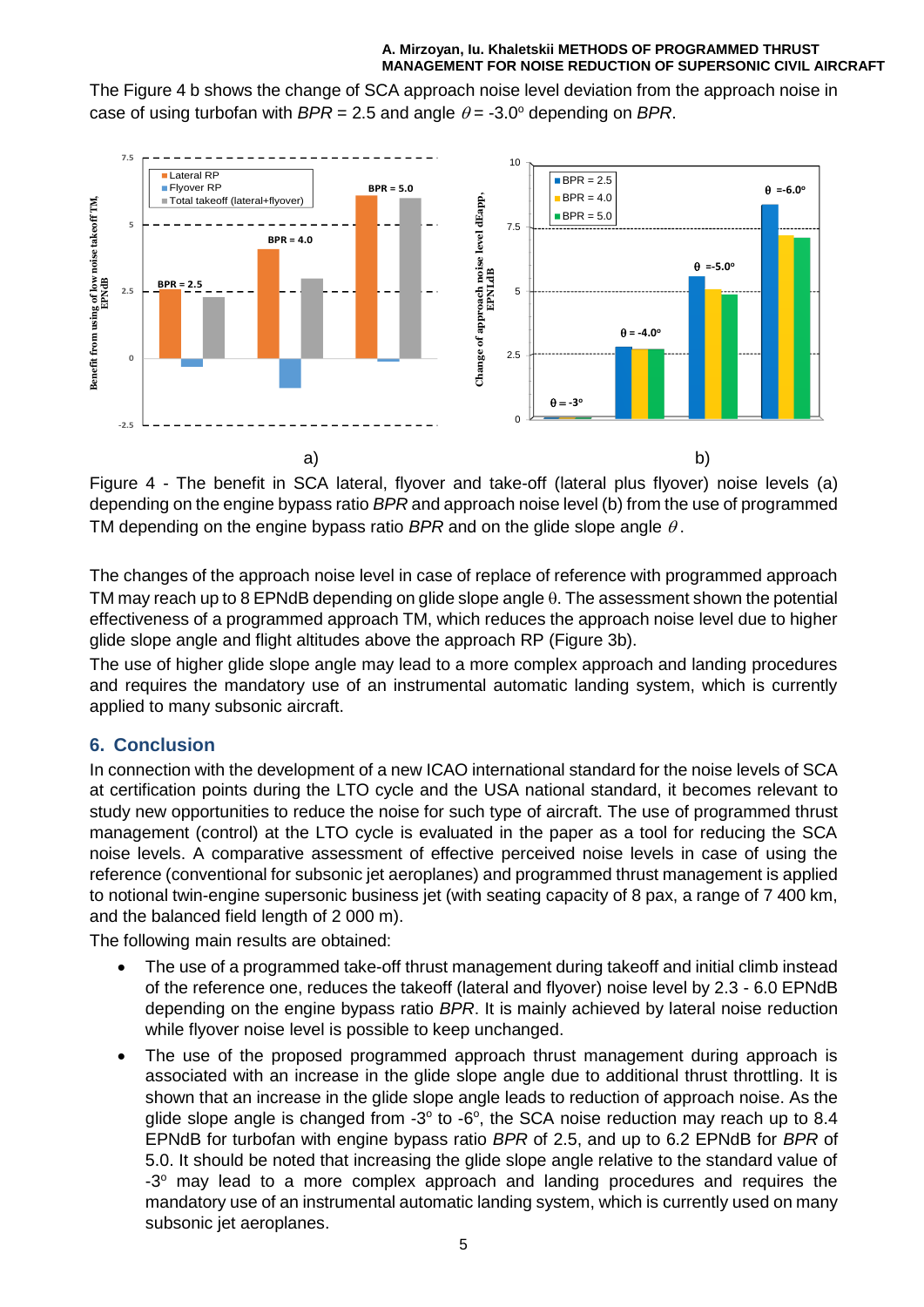#### **A. Mirzoyan, Iu. Khaletskii METHODS OF PROGRAMMED THRUST MANAGEMENT FOR NOISE REDUCTION OF SUPERSONIC CIVIL AIRCRAFT**

- The use of a low-noise thrust management at LTO cycle instead of reference thrust schedule (i.e. use of cutback around flyover certification point and approach path with glide slope angle of -6°) may reduce cumulative noise level by 10.7 – 12.2 EPNdB depending on engine bypass ratio *BPR.*
- As changing the engine bypass ratio *BPR* from 2.5 to 5.0 while maintaining the specified aircraft mission performance such as flight range, seating capacity and runway length the aircraft maximum take-off mass is increased from 55 to 77 tons, a take-off thrust and propulsion system mass are increased by 57% and 90% accordingly; a noticeable increase of takeoff mass at highest engine bypass ratio *BPR* may lead to an increase of direct operating cost which could be economically unacceptable.
- Programmed thrust management using Programmed Lapse Rate should include the optimal location of two flight segments with low power settings in the area of lateral and flyover reference points, optimal low power settings, optimal thrust throttling rates as well as flight segment with climb power setting between lateral and flyover reference points.
- The optimal values of the parameters of programmed take-off thrust management are following: thrust ratio in the area of lateral and flyover reference points are equal 0.8 (power reduction by 20%) and 0.74 (power reduction by 26%) respectively. The optimal distances for beginning and end of flight segment with low lateral noise power and for beginning of flight segment with low flyover noise power are equal to 2300, 4000 and 5800 m respectively. The optimal thrust throttling rates for transition on power settings providing reduced lateral and flyover noise are 15 and 2.5% of thrust per minute respectively.

The study of programmed thrust management should be continued in the direction of taking into account the effect of noise shielding by airframe elements and application of acoustic liners in propulsion system.

## **7. Contact Author Email Address**

The contact author email address is [mirzoyan@ciam.ru](mailto:mirzoyan@ciam.ru)

### **8. Copyright Statement**

The authors confirm that they, and/or their company or organization, hold copyright on all of the original material included in this paper. The authors also confirm that they have obtained permission, from the copyright holder of any third party material included in this paper, to publish it as part of their paper. The authors confirm that they give permission, or have obtained permission from the copyright holder of this paper, for the publication and distribution of this paper as part of the ICAS proceedings or as individual off-prints from the proceedings.

### **References**

- [1] Annex 16 to the Convention on International Civil Aviation, Vol. I: Aircraft Noise, International Standards, and Recommended Practices-Environmental Protection, 8th ed., International Civil Aviation Organization, Montreal, July 2017.
- [2] Noise Certification of Supersonic Airplanes: 14 CFR Parts 21 and 36: [Docket no.: FAA-2020-0316; Notice no. 20-06]: RIN 2120-AL29 . Department of Transportation, Federal Aviation Administration. Federal Register. 2020. Vol. 85, no. 71 (April 13). p. 20431–20447.
- [3] Berton J., Jones S., Seidel J., Huff D. Mint: Noise Predictions for a Supersonic Business Jet Using Advanced Take-Off Procedures. *The Aeronautical Journal.* 2018. DOI: 10.1017/aer.2018.6.
- [4] Berton J., Jones S., Seidel J., Huff D. Advanced Noise Abatement Procedures for a Supersonic Business Jet . In*: Proceedings of 23rd International Symposium on Air Breathing Engines (ISABE 2017): Economy, Efficiency and Environment*, 3 - 8 September 2017, Manchester, UK, 2017, Bedfordshire, UK, ISABE, p. 477 - 489.
- [5] Mirzoyan A. Studies on MDO of Engine Design Parameters with Mission, Noise and Emission Criteria at SSBJ Engine Conceptual Design. In: *CD-ROM Proceedings of 26th International Congress of the Aeronautical Sciences (ICAS 2008) including the 8th AIAA Aviation Technology, Integration, and Operations (ATIO) Conference*, 14 - 19 September 2008, Anchorage, Alaska, USA.
- [6] Mirzoyan A., Stouflett B. Environmental Problems of the SSBJ Engine in the HISAC Project. Noise and